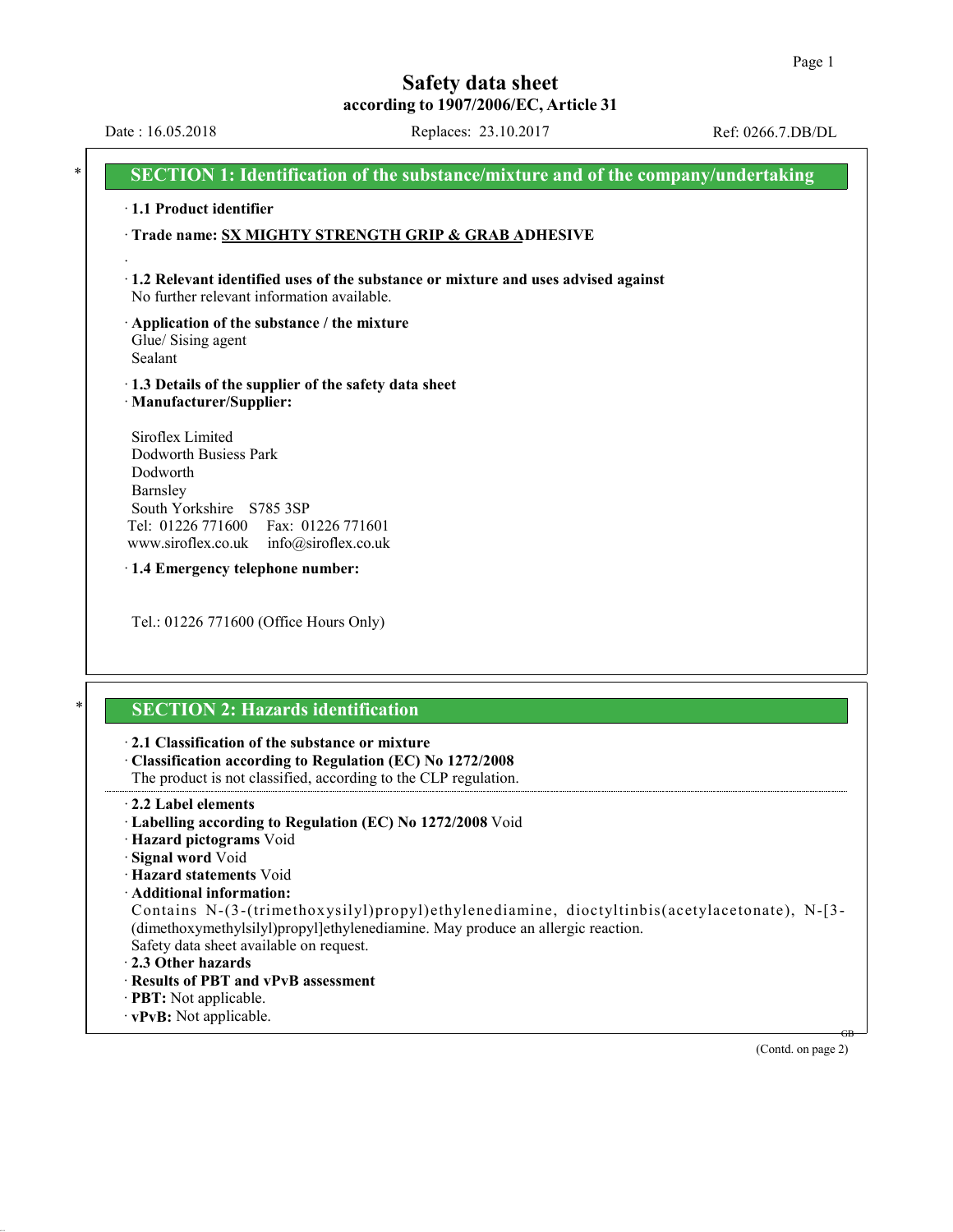Date : 16.05.2018 Replaces: 23.10.2017 Ref: 0266.7.DB/DL

## **Trade name: SX MIGHTY STRENGTH GRIP & GRAB ADHESIVE**

(Contd. of page 1)

### \* **SECTION 3: Composition/information on ingredients**

#### · **3.2 Chemical characterisation: Mixtures**

· **Description:** Mixture of substances listed below with nonhazardous additions.

#### · **Dangerous components:**

| $CAS: 2768-02-7$                 | trimethoxyvinylsilane                                      |  |
|----------------------------------|------------------------------------------------------------|--|
| EINECS: 220-449-8                | $\otimes$ Flam. Liq. 3, H226; $\otimes$ Acute Tox. 4, H332 |  |
| $Reg.nr.: 01-2119513215-52-xxxx$ |                                                            |  |
| .<br>- - -<br>$-$                | .                                                          |  |

· **Additional information:** For the wording of the listed hazard phrases refer to section 16.

#### \* **SECTION 4: First aid measures**

#### · **4.1 Description of first aid measures**

- · **General information:** No special measures required.
- · **After inhalation:** Supply fresh air; consult doctor in case of complaints.
- · **After skin contact:** Generally the product does not irritate the skin.
- · **After eye contact:** Rinse opened eye for several minutes under running water.
- · **After swallowing:** If symptoms persist consult doctor.
- · **4.2 Most important symptoms and effects, both acute and delayed** No further relevant information available.
- · **4.3 Indication of any immediate medical attention and special treatment needed**

No further relevant information available.

## **SECTION 5: Firefighting measures**

#### · **5.1 Extinguishing media**

· **Suitable extinguishing agents:** Use fire extinguishing methods suitable to surrounding conditions.

- · **5.2 Special hazards arising from the substance or mixture** No further relevant information available.
- · **5.3 Advice for firefighters**
- · **Protective equipment:** Mouth respiratory protective device.

#### **SECTION 6: Accidental release measures**

- · **6.1 Personal precautions, protective equipment and emergency procedures** Ensure adequate ventilation
- · **6.2 Environmental precautions:** Do not allow to enter sewers/ surface or ground water.

#### · **6.3 Methods and material for containment and cleaning up:**

Absorb with liquid-binding material (sand, diatomite, acid binders, universal binders, sawdust). Pick up mechanically.

- · **6.4 Reference to other sections**
- See Section 7 for information on safe handling.
- See Section 8 for information on personal protection equipment.
- See Section 13 for disposal information.

# **SECTION 7: Handling and storage**

· **7.1 Precautions for safe handling** Use only in well ventilated areas.

(Contd. on page 3)

GB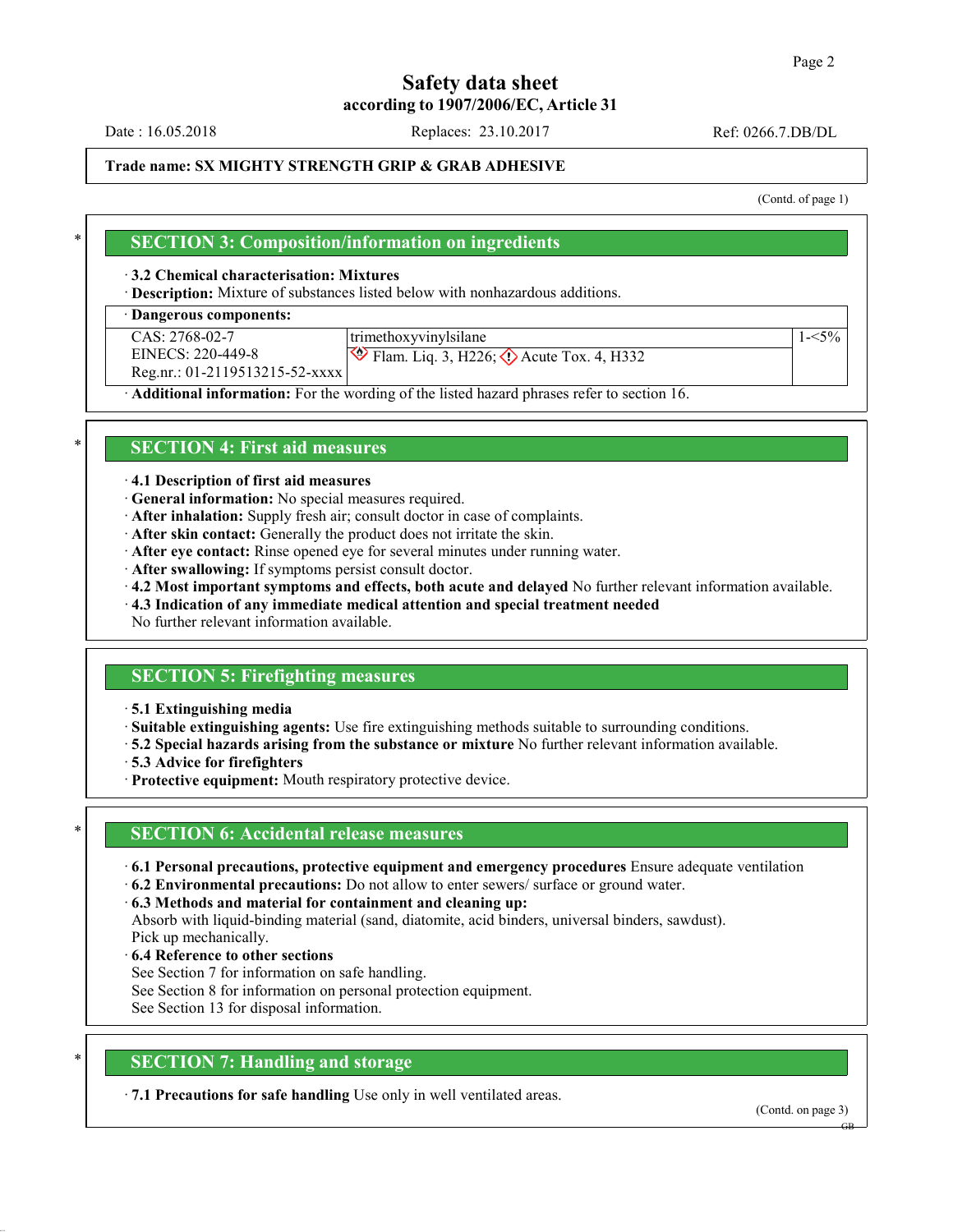Date : 16.05.2018 Replaces: 23.10.2017 Ref: 0266.7.DB/DL

#### **Trade name:** SX MIGHTY STRENGTH GRIP & GRAB ADHESIVE

(Contd. of page 2)

GB

· **Information about fire - and explosion protection:** No special measures required.

· **7.2 Conditions for safe storage, including any incompatibilities**

· **Storage:**

· **Requirements to be met by storerooms and receptacles:** No special requirements.

· **Information about storage in one common storage facility:** Not required.

· **Further information about storage conditions:** None.

· **7.3 Specific end use(s)** No further relevant information available.

## \* **SECTION 8: Exposure controls/personal protection**

· **Additional information about design of technical facilities:** No further data; see item 7.

· **8.1 Control parameters**

· **Ingredients with limit values that require monitoring at the workplace:**

The product does not contain any relevant quantities of materials with critical values that have to be monitored at the workplace.

· **Additional information:** The lists valid during the making were used as basis.

#### · **8.2 Exposure controls**

- · **Personal protective equipment:**
- · **General protective and hygienic measures:**

The usual precautionary measures are to be adhered to when handling chemicals.

- · **Respiratory protection:** Not required.
- · **Protection of hands:**

The glove material has to be impermeable and resistant to the product/ the substance/ the preparation.

Due to missing tests no recommendation to the glove material can be given for the product/ the preparation/ the chemical mixture.

Selection of the glove material on consideration of the penetration times, rates of diffusion and the degradation

#### · **Material of gloves**

The selection of the suitable gloves does not only depend on the material, but also on further marks of quality and varies from manufacturer to manufacturer. As the product is a preparation of several substances, the resistance of the glove material can not be calculated in advance and has therefore to be checked prior to the application.

## · **Penetration time of glove material**

The exact break trough time has to be found out by the manufacturer of the protective gloves and has to be observed.

· **Eye protection:** Goggles recommended during refilling

# **SECTION 9: Physical and chemical properties**

| .9.1 Information on basic physical and chemical properties<br><b>General Information</b> |                 |                   |
|------------------------------------------------------------------------------------------|-----------------|-------------------|
| $\cdot$ Appearance:                                                                      |                 |                   |
| Form:                                                                                    | Pasty           |                   |
| Colour:                                                                                  | Various colours |                   |
| • Odour:                                                                                 | Characteristic  |                   |
| • Odour threshold:                                                                       | Not determined. |                   |
| · pH-value:                                                                              | Undetermined.   |                   |
|                                                                                          |                 | (Cond. on page 4) |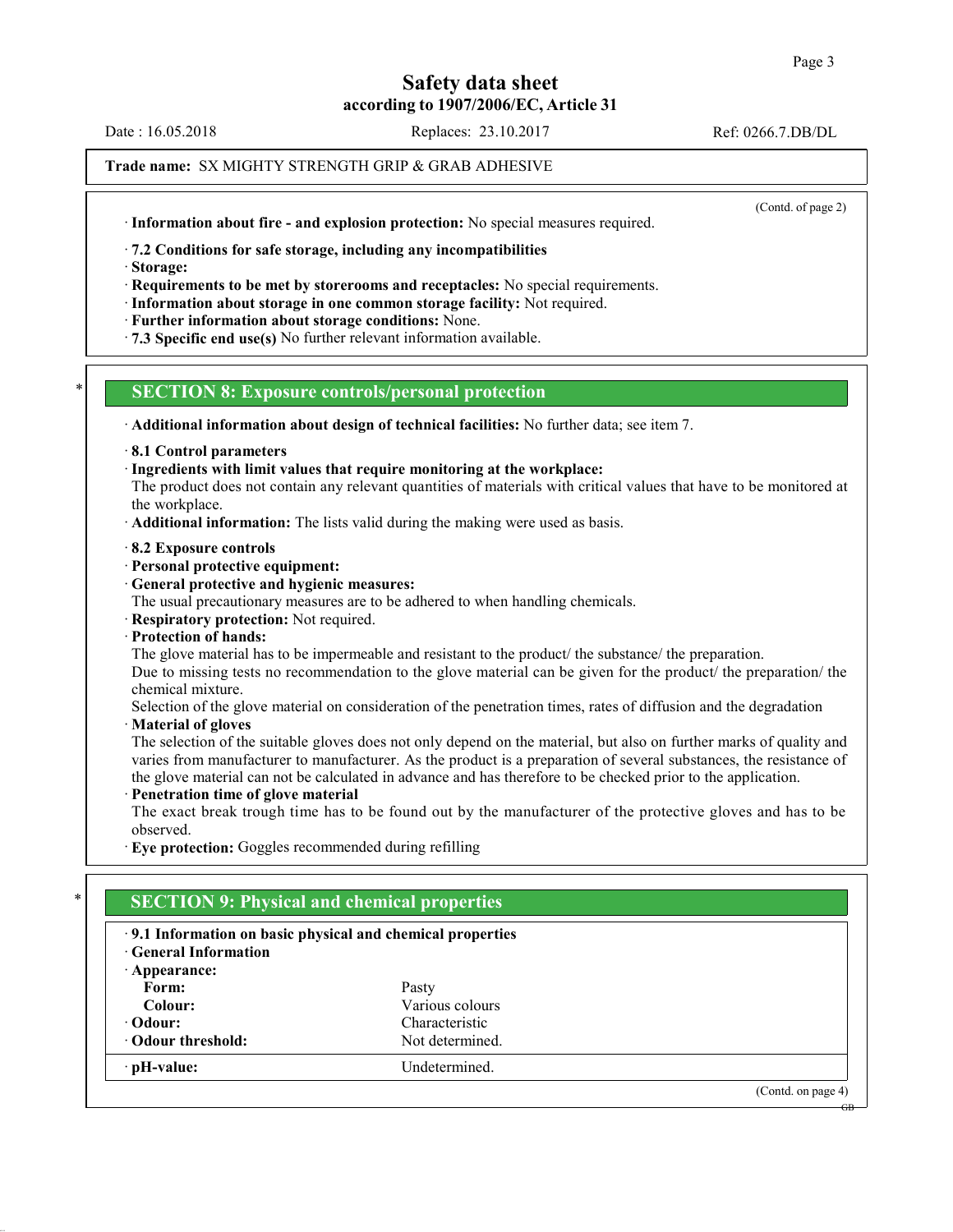Date : 16.05.2018 Replaces: 23.10.2017 Ref: 0266.7.DB/DL

# **Trade name: SX MIGHTY STRENGTH GRIP & GRAB ADHESIVE**

|                                                        | (Contd. of page 3)                            |  |
|--------------------------------------------------------|-----------------------------------------------|--|
| Change in condition                                    |                                               |  |
| Melting point/freezing point:                          | Undetermined.                                 |  |
| Initial boiling point and boiling range: Undetermined. |                                               |  |
| · Flash point:                                         | >100 °C                                       |  |
| · Flammability (solid, gas):                           | Not applicable.                               |  |
| · Ignition temperature:                                | Undetermined.                                 |  |
| · Decomposition temperature:                           | Not determined.                               |  |
| · Auto-ignition temperature:                           | Product is not selfigniting.                  |  |
| <b>Explosive properties:</b>                           | Product does not present an explosion hazard. |  |
| <b>Explosion limits:</b>                               |                                               |  |
| Lower:                                                 | Undetermined.                                 |  |
| Upper:                                                 | Undetermined.                                 |  |
| Vapour pressure:                                       | Undetermined.                                 |  |
| Density at 20 °C:                                      | $1.54$ g/cm <sup>3</sup>                      |  |
| · Relative density                                     | Not determined.                               |  |
| · Vapour density                                       | Not determined.                               |  |
| · Evaporation rate                                     | Not determined.                               |  |
| · Solubility in / Miscibility with                     |                                               |  |
| water:                                                 | Not miscible or difficult to mix.             |  |
| · Partition coefficient: n-octanol/water:              | Not determined.                               |  |
| · Viscosity:                                           |                                               |  |
| Dynamic:                                               | Not determined.                               |  |
| Kinematic:                                             | Not determined.                               |  |
| · Solvent content:                                     |                                               |  |
| $VOC$ (EC)                                             | $2.23 - 2.34 \%$                              |  |
| VOC (EC)                                               | 34.3-36.1 $g/l$                               |  |
| .9.2 Other information                                 | No further relevant information available.    |  |

## **SECTION 10: Stability and reactivity**

- · **10.1 Reactivity** No further relevant information available.
- · **10.2 Chemical stability**
- · **Thermal decomposition / conditions to be avoided:** No decomposition if used according to specifications.
- · **10.3 Possibility of hazardous reactions** No dangerous reactions known.
- · **10.4 Conditions to avoid** No further relevant information available.
- · **10.5 Incompatible materials:** No further relevant information available.
- · **10.6 Hazardous decomposition products:** No dangerous decomposition products known.

(Contd. on page 5)

GB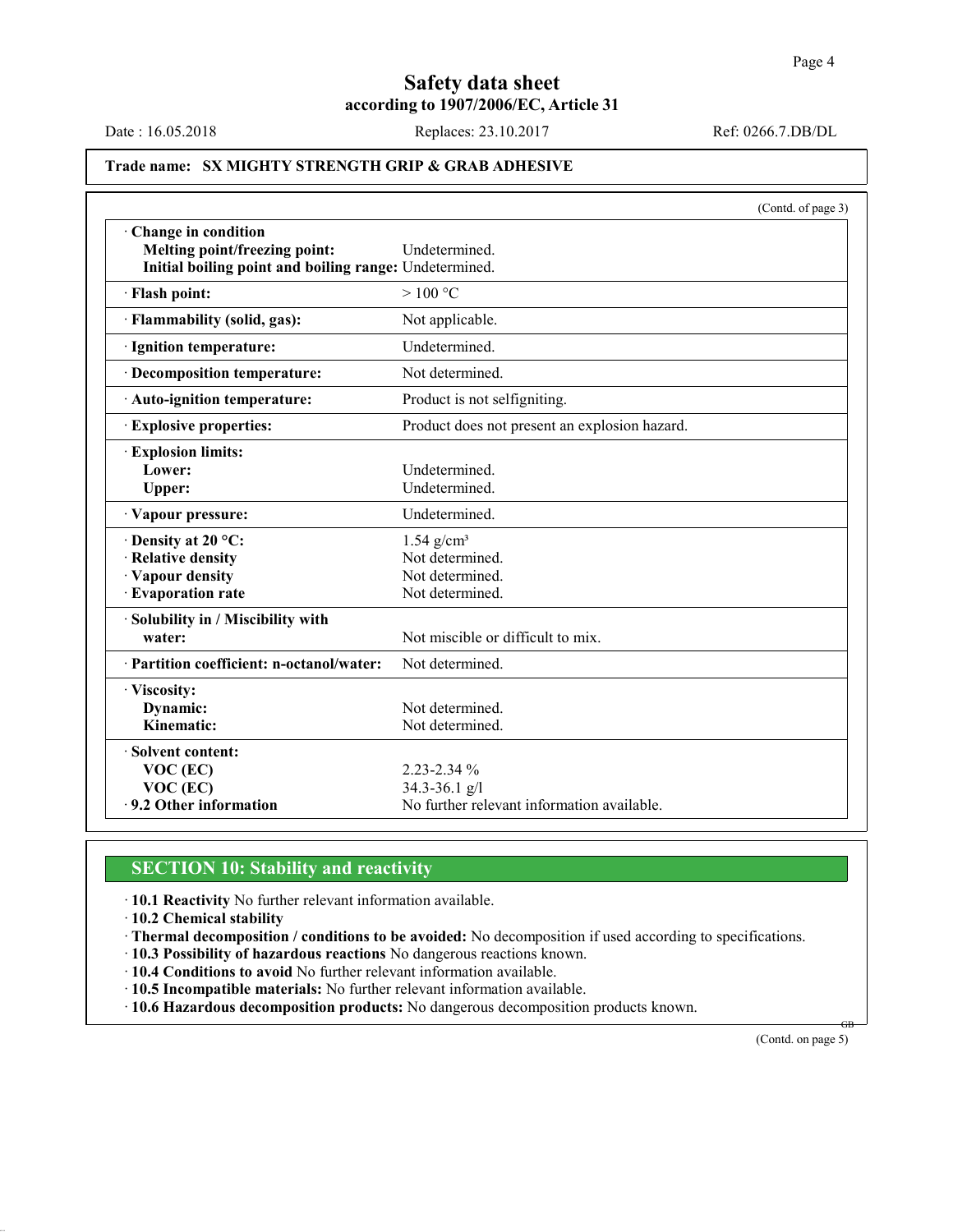Date : 16.05.2018 Replaces: 23.10.2017 Ref: 0266.7.DB/DL

#### **Trade name:** SX MIGHTY STRENGTH GRIP & GRAB ADHESIVE

(Contd. of page 4)

#### **SECTION 11: Toxicological information**

#### · **11.1 Information on toxicological effects**

- · **Acute toxicity** Based on available data, the classification criteria are not met.
- · **Primary irritant effect:**
- · **Skin corrosion/irritation** Based on available data, the classification criteria are not met.
- · **Serious eye damage/irritation** Based on available data, the classification criteria are not met.
- · **Respiratory or skin sensitisation** Based on available data, the classification criteria are not met.
- · **CMR effects (carcinogenity, mutagenicity and toxicity for reproduction)**
- · **Germ cell mutagenicity** Based on available data, the classification criteria are not met.
- · **Carcinogenicity** Based on available data, the classification criteria are not met.
- · **Reproductive toxicity** Based on available data, the classification criteria are not met.
- · **STOT-single exposure** Based on available data, the classification criteria are not met.
- · **STOT-repeated exposure** Based on available data, the classification criteria are not met.

· **Aspiration hazard** Based on available data, the classification criteria are not met.

#### **SECTION 12: Ecological information**

- · **12.1 Toxicity**
- · **Aquatic toxicity:** No further relevant information available.
- · **12.2 Persistence and degradability** No further relevant information available.
- · **12.3 Bioaccumulative potential** No further relevant information available.
- · **12.4 Mobility in soil** No further relevant information available.
- · **Additional ecological information:**
- · **General notes:**

Water hazard class 1 (German Regulation) (Self-assessment): slightly hazardous for water

- Do not allow undiluted product or large quantities of it to reach ground water, water course or sewage system.
- · **12.5 Results of PBT and vPvB assessment**
- · **PBT:** Not applicable.
- · **vPvB:** Not applicable.
- · **12.6 Other adverse effects** No further relevant information available.

# **SECTION 13: Disposal considerations**

- · **13.1 Waste treatment methods**
- · **Recommendation** Disposal must be made according to official regulations.
- · **European waste catalogue**

08 04 10 waste adhesives and sealants other than those mentioned in 08 04 09

· **Uncleaned packaging:**

· **Recommendation:** Disposal must be made according to official regulations.

## **SECTION 14: Transport information**

· **14.1 UN-Number**

· **ADR, ADN, IMDG, IATA** Void

(Contd. on page 6)

GB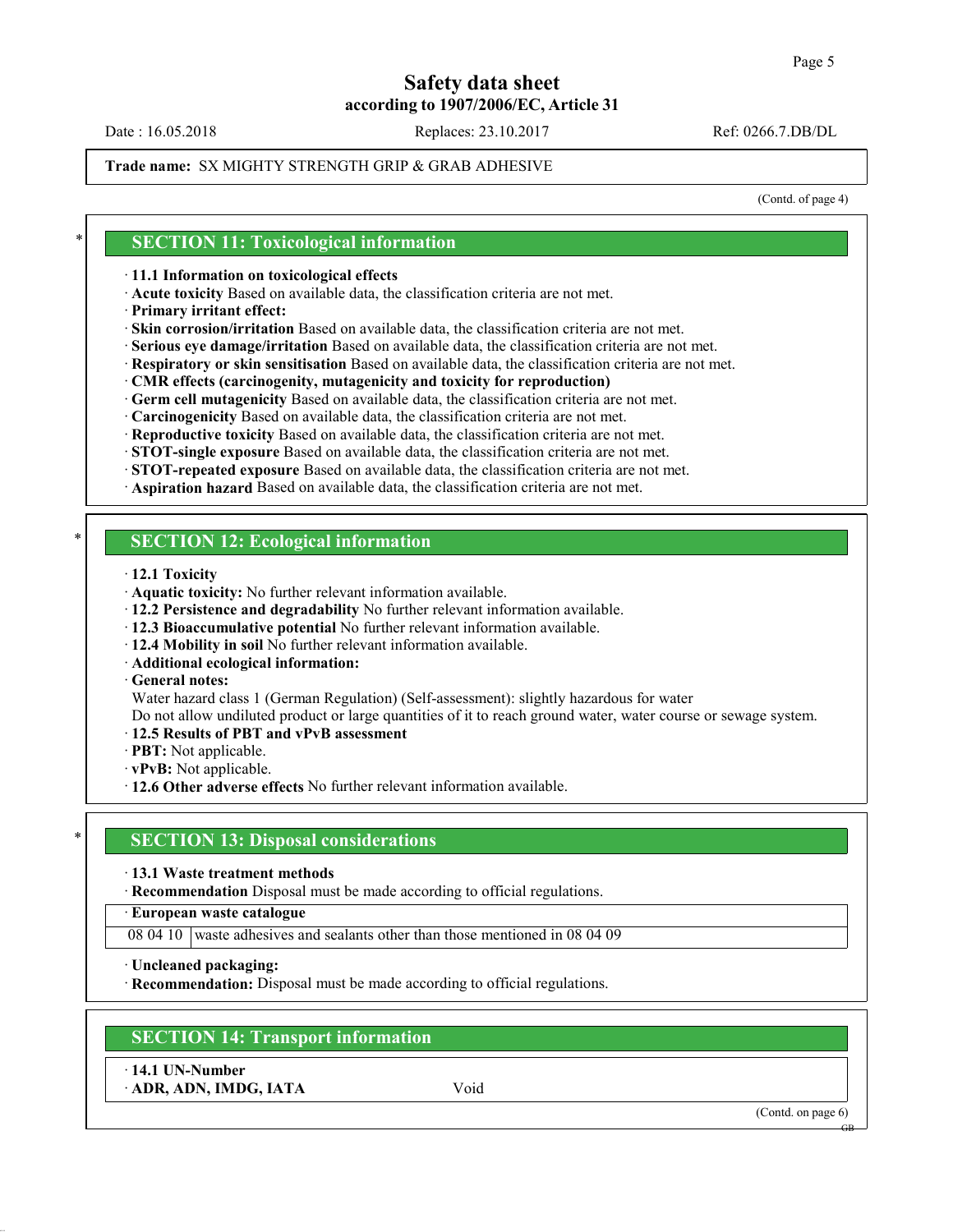GB

# **Safety data sheet according to 1907/2006/EC, Article 31**

Date : 16.05.2018 Replaces: 23.10.2017 Ref: 0266.7.DB/DL

#### **Trade name:** SX MIGHTY STRENGTH GRIP & GRAB ADHESIVE

|                                                                            |                 | (Contd. of page 5) |
|----------------------------------------------------------------------------|-----------------|--------------------|
| $\cdot$ 14.2 UN proper shipping name<br>ADR, ADN, IMDG, IATA               | Void            |                    |
| 14.3 Transport hazard class(es)                                            |                 |                    |
| ADR, ADN, IMDG, IATA<br>- Class                                            | Void            |                    |
| 14.4 Packing group<br>ADR, IMDG, IATA                                      | Void            |                    |
| 14.5 Environmental hazards:                                                | Not applicable. |                    |
| 14.6 Special precautions for user                                          | Not applicable. |                    |
| 14.7 Transport in bulk according to Annex II of<br>Marpol and the IBC Code | Not applicable. |                    |
| · UN "Model Regulation":                                                   | Void            |                    |

#### **SECTION 15: Regulatory information**

· **15.1 Safety, health and environmental regulations/legislation specific for the substance or mixture**

· **Directive 2012/18/EU**

· **Named dangerous substances - ANNEX I** None of the ingredients is listed.

· **REGULATION (EC) No 1907/2006 ANNEX XVII** Conditions of restriction: 40

· **National regulations:**

· **Other regulations, limitations and prohibitive regulations** -

· **15.2 Chemical safety assessment:** A Chemical Safety Assessment has not been carried out.

# **SECTION 16: Other information**

This information is based on our present knowledge. However, this shall not constitute a guarantee for any specific product features and shall not establish a legally valid contractual relationship.

· **Relevant phrases**

H226 Flammable liquid and vapour. H332 Harmful if inhaled.

- · **Department issuing SDS:** Product safety department.
- · **Contact:** Pascal Timmermans / Kees van Bemmel

· **Abbreviations and acronyms:** ADR: Accord européen sur le transport des marchandises dangereuses par Route (European Agreement concerning the International Carriage of Dangerous Goods by Road) IMDG: International Maritime Code for Dangerous Goods IATA: International Air Transport Association GHS: Globally Harmonised System of Classification and Labelling of Chemicals EINECS: European Inventory of Existing Commercial Chemical Substances ELINCS: European List of Notified Chemical Substances CAS: Chemical Abstracts Service (division of the American Chemical Society) VOC: Volatile Organic Compounds(USA, EU) PBT: Persistent, Bioaccumulative and Toxic vPvB: very Persistent and very Bioaccumulative Flam. Liq. 3: Flammable liquids – Category 3 (Contd. on page 7)